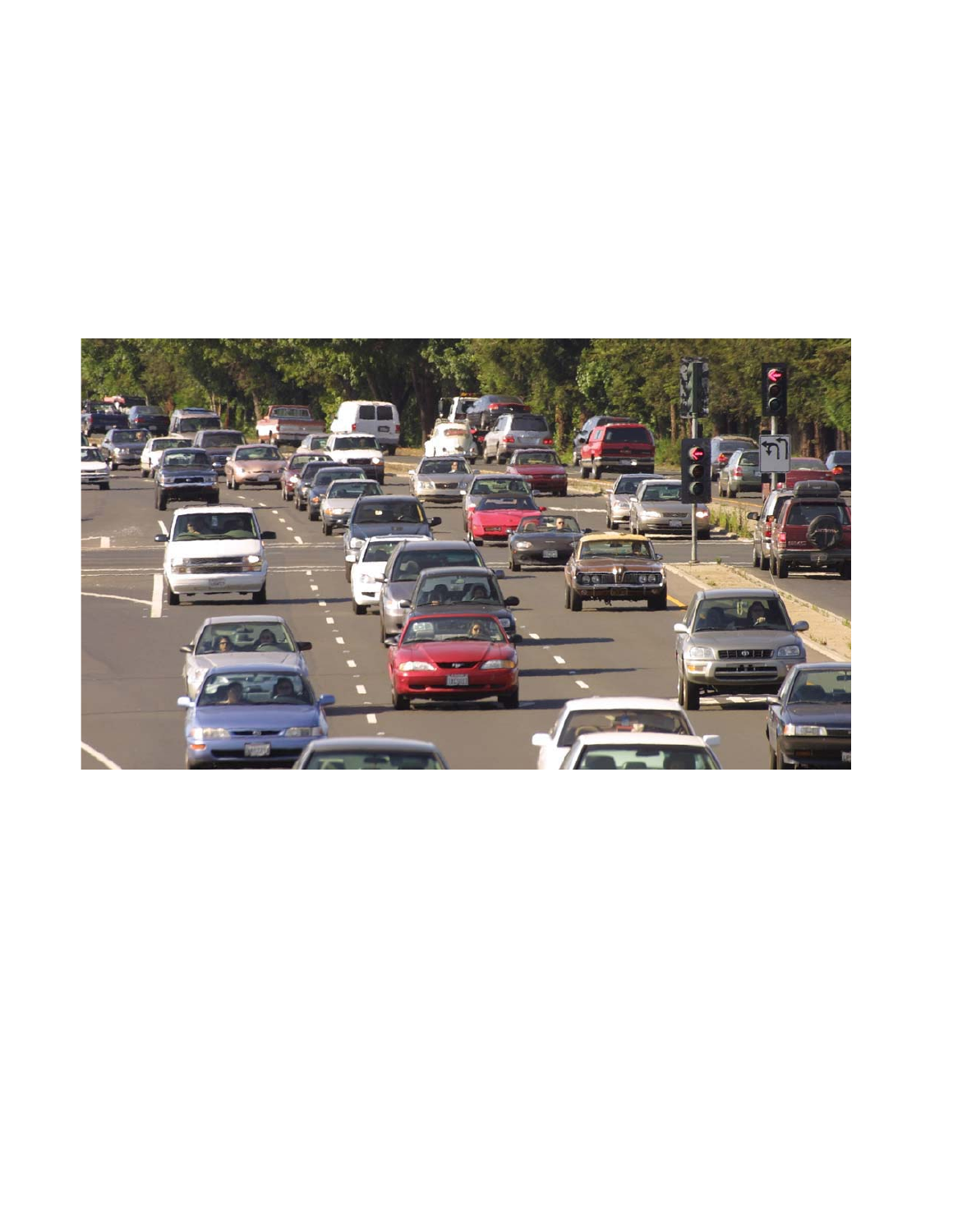# **SECTION THREE**

# CAPACITY & OPERATIONAL IMPROVEMENT ELEMENT

The Capacity and Operational Improvement Element focuses on automobile-related capital improvements. It includes projects that will increase roadway capacities; improve operational and safety conditions; facilitate traffic flow using signal coordination and advanced traffic operations systems (TOS); and provide direct high-occupancy vehicle (HOV) connectors between expressways and freeways where HOV facilities exist or have been planned.

#### RECOMMENDED IMPROVEMENTS

The process to develop the list of improvements began with a comprehensive traffic analysis, including existing and projected 2025 traffic volumes, intersection level of service (LOS), and intersection collision data. Project lists from other studies, such as the Valley Transportation Plan (VTP) 2020 and city capital improvement programs, were consulted. In addition, discussions were held with staff from the participating cities and agencies to help identify problem areas and locally desired improvements.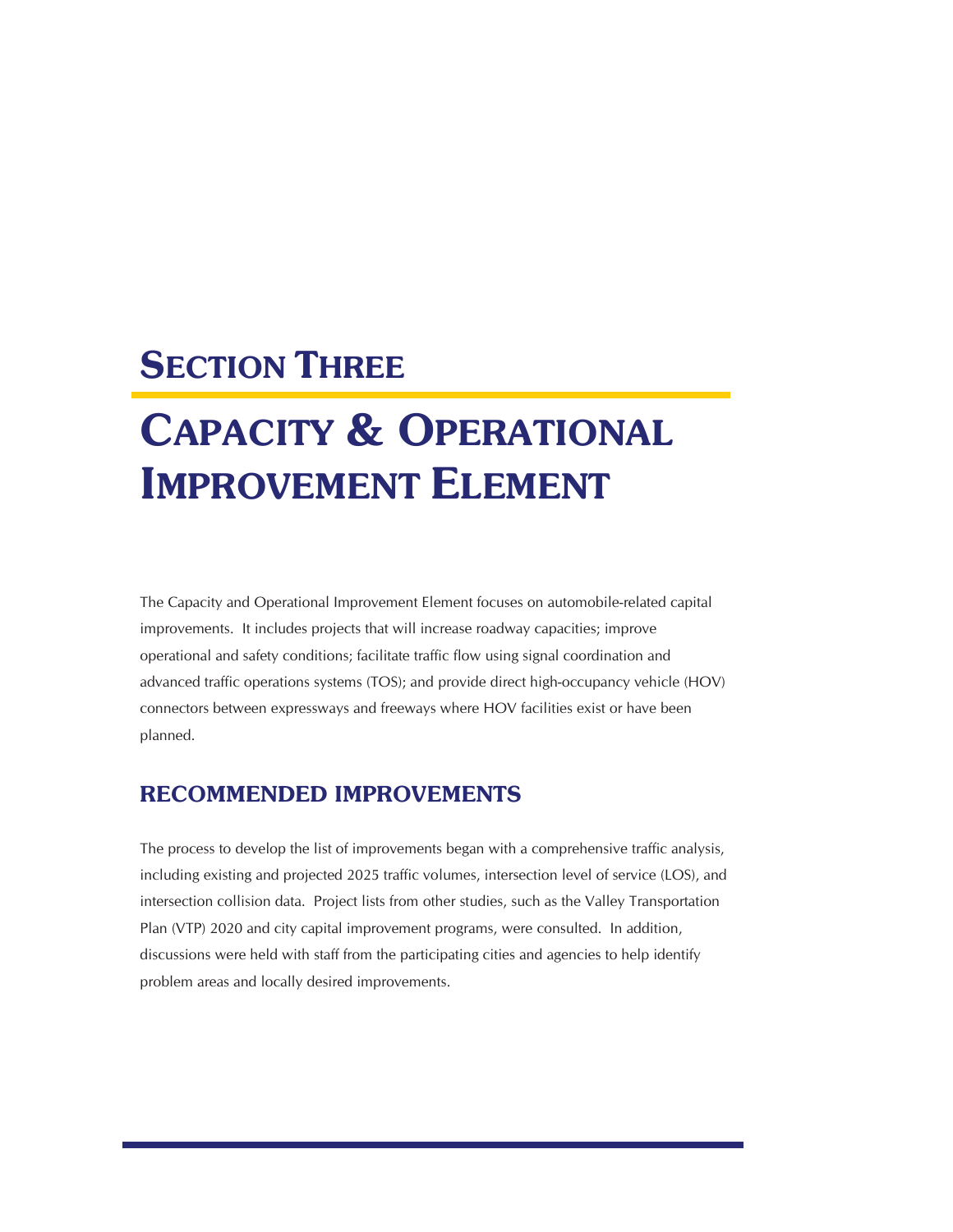A preliminary list of improvements was then developed to address both congestion and operational/safety problems areas. Recognizing that signal timing changes and new technologies can alleviate some congestion problems, adjustments to signal operations were considered first. Capacity improvements to alleviate LOS F conditions were then recommended in those areas where signal operational changes were unable to resolve the congestion problem. Considerations of capacity improvements began with at-grade improvement options (e.g., adding a lane). Grade separations/interchanges were recommended when at-grade options became infeasible. Based on the discussions with local cities and other agencies, the improvements list was further expanded to include desired improvements that will help achieve the vision for each expressway.

Figure 3-1 illustrates the capacity and operational improvements recommended for the expressway system. The types of improvements range from operational improvements such as corridor signal projects, median closures, and safety widenings, to capacity projects such as new lanes, intersection improvements, and new interchanges. The map also recognizes the South County Circulation Study, which will develop improvement recommendations for Rural Commute Routes, such as Santa Teresa Boulevard in Gilroy. Although not technically County expressways, these routes will require funding from the same sources as the expressway projects and could serve the same type of intercity travel needs as the expressways.

The capacity/operational improvements will cost from \$1.64 to \$1.94 billion to implement. The total cost includes approximately \$100-150 million for HOV-related projects and \$83- 105 million for signals/Traffic Operations System (TOS) improvements. Detailed descriptions of the signals/TOS and HOV projects can be found in their respective elements.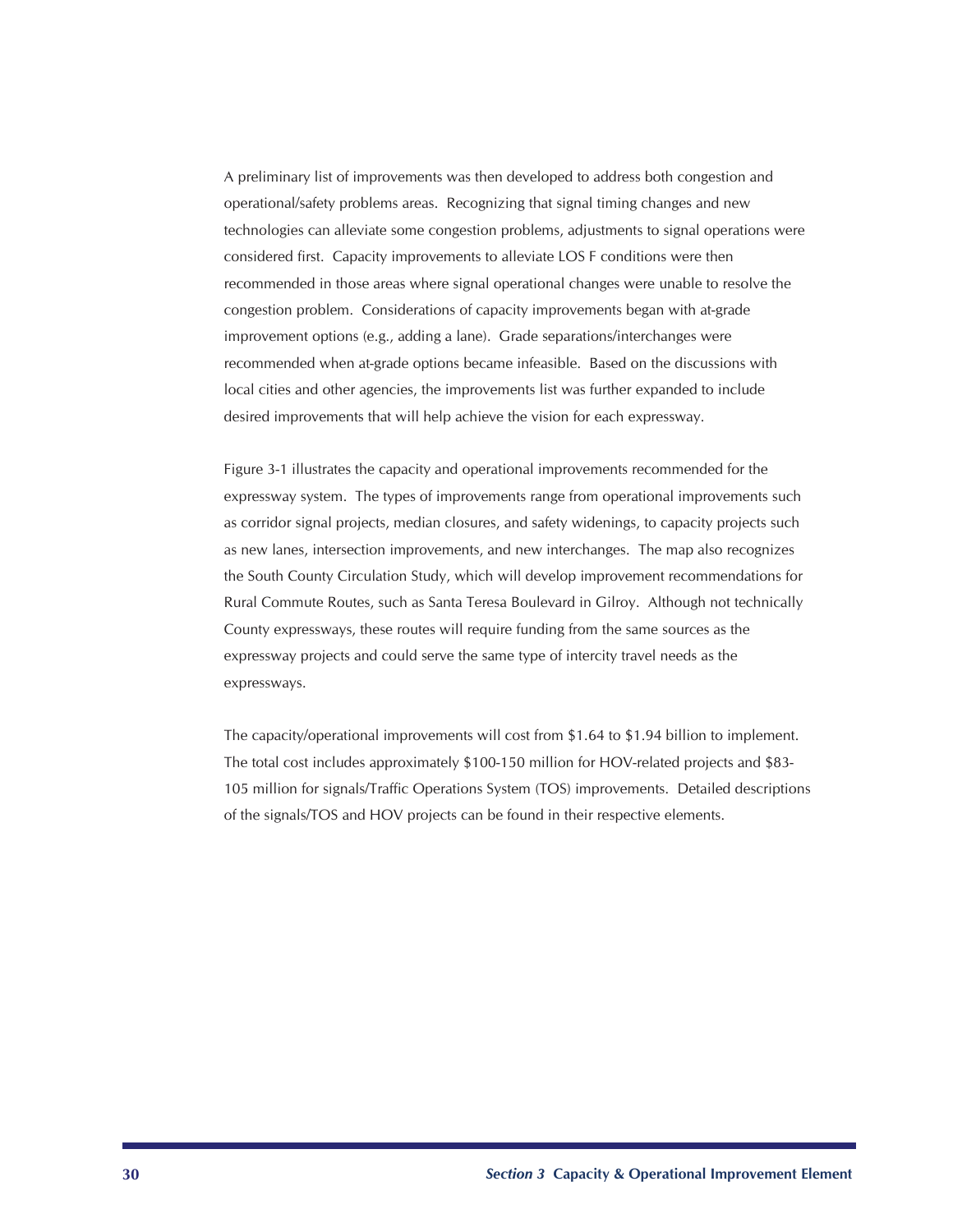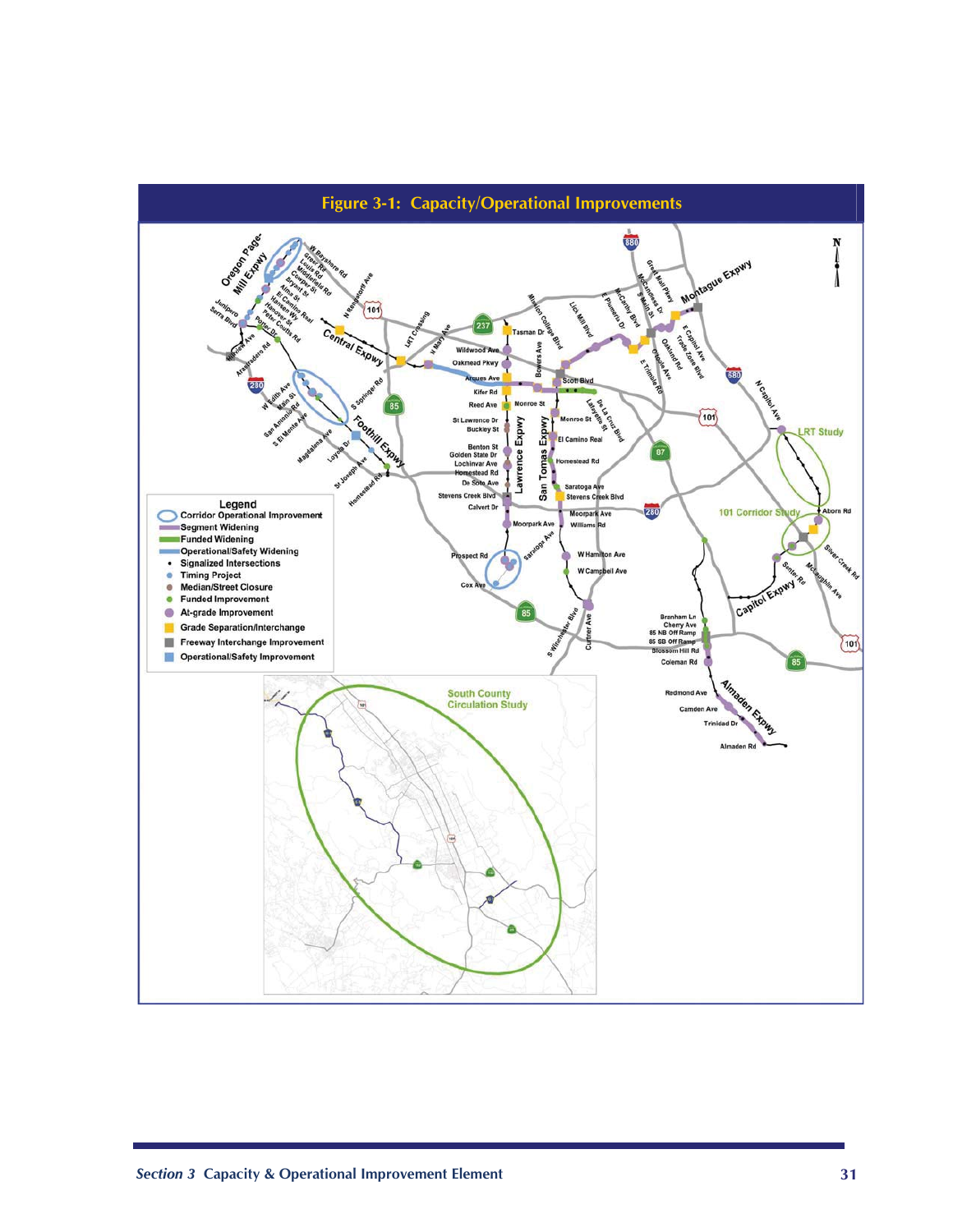

#### Systemwide Results

Figures 3-2a and 3-2b illustrates the LOS benefits of the recommended capacity and operational improvements for the planning year 2025. Figure 3-2a indicates projected corridor LOS and intersection LOS F locations in 2025 if no improvements are made. Figure 3-2b indicates 2025 LOS conditions with full implementation of all recommendations.

The corridor-wide traffic analysis shows overall corridor LOS to be significantly improved with the implementation of the capacity/operational improvements. Six of the eight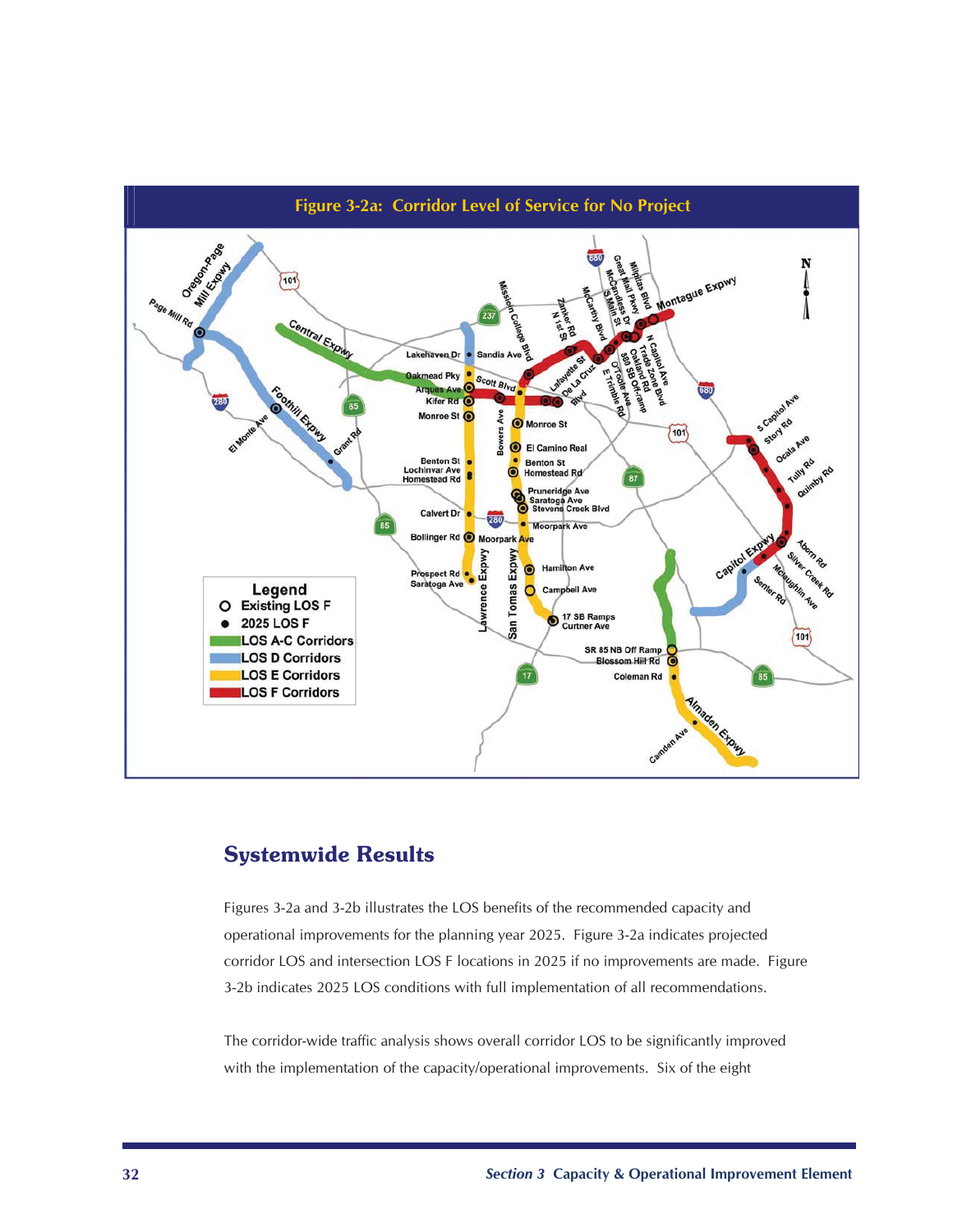

expressways would operate at a minimum of LOS D with some expressway segments achieving LOS C. Montague Expressway, east of I-880, would improve from LOS F to E. West of I-880, Montague would continue to operate at LOS F but the queuing and overall delay would be reduced significantly (25% reduction in delay of all vehicles; 13-minute reduction in travel time). Capitol Expressway from Nieman through the US 101 interchange would improve from LOS F to E and would remain LOS D west of US 101. Projected LOS information for Capitol north of Nieman to I-680 is not available since the future conditions with the planned LRT in place have not yet been fully defined.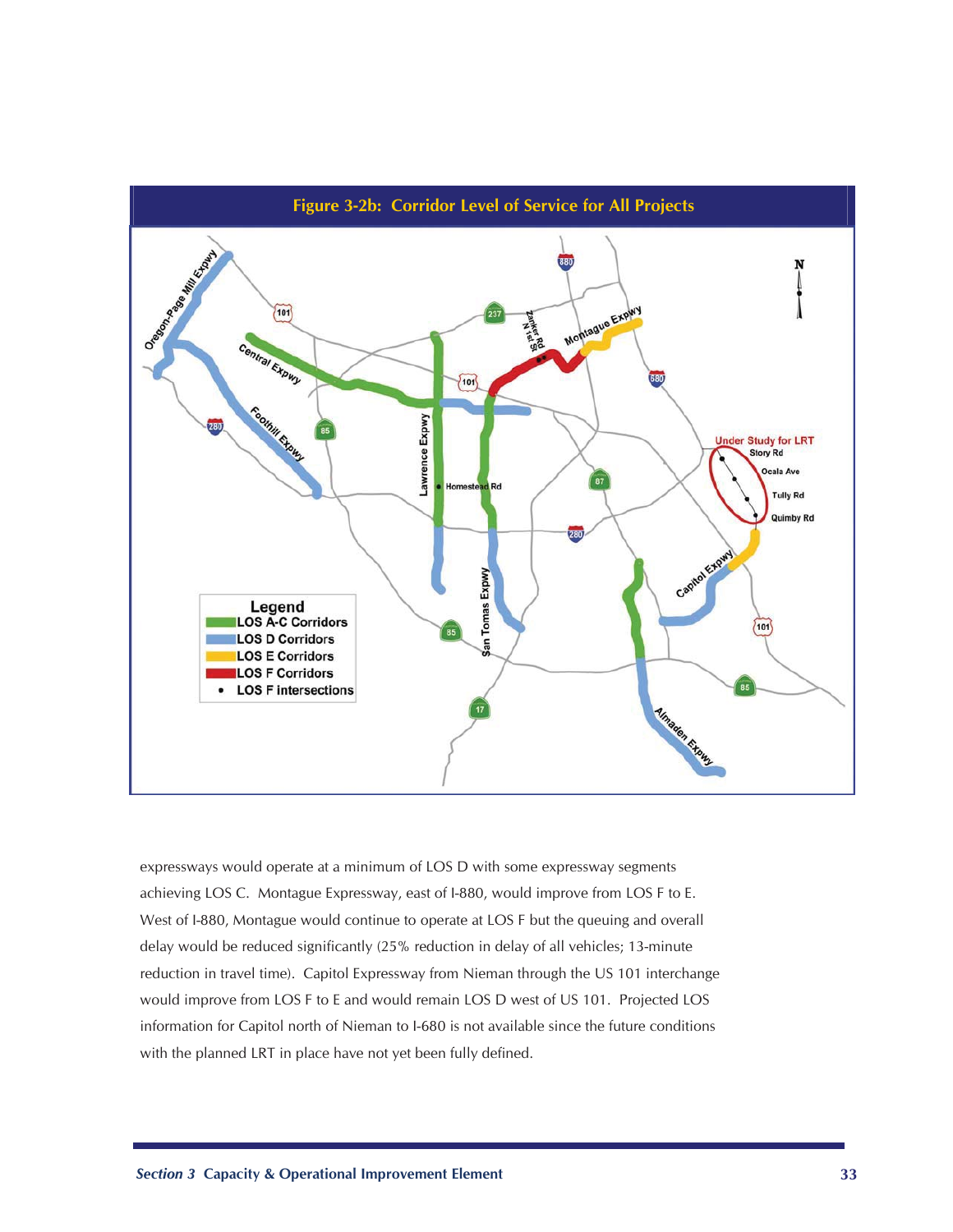Altogether, the capacity and operational projects listed mitigate 28 out of 30 existing LOS F intersections. The remaining 2 existing LOS F intersections are as follows:

- Capitol/Story This intersection is part of the initial phase of the Downtown East Valley light rail project. Any potential improvement project for this location will be determined through coordination with the light rail project and San Jose policies.
- Montague/First The 1999 Montague Study included a policy decision to accept LOS F conditions at this intersection.

Under 2025 projected conditions, the overall list of projects mitigates 43 out of 50 LOS F intersections, with the following 7 intersections remaining at F:

- ◆ The 2 existing LOS F intersections listed above.
- Three additional intersections on Capitol Expressway (Ocala, Tully, and Quimby) Like Capitol/Story, any potential improvement projects for these locations will be determined through coordination with the light rail project and San Jose policies.
- Montague/Zanker Like Montague/First, the 1999 Montague Study included a policy decision to also accept LOS F conditions at this intersection.
- $\triangleleft$  Lawrence/Homestead An interchange would be required to improve this intersection to LOS E or better, and an interchange at this location is not supported by local cities due to the right-of-way impacts.

In addition to congestion relief, many of the projects provide safety and multimodal benefits. Most of the intersections with the highest collision rates are also those with the worst congestion problems and will be improved through the recommended capacity projects. One of the segment widenings (Central through Sunnyvale) is specifically recommended to improve an area experiencing a high collision rate. Many of the projects include muchneeded improvements for bicyclists and pedestrians and a couple of the grade separations have the potential to improve light rail operations.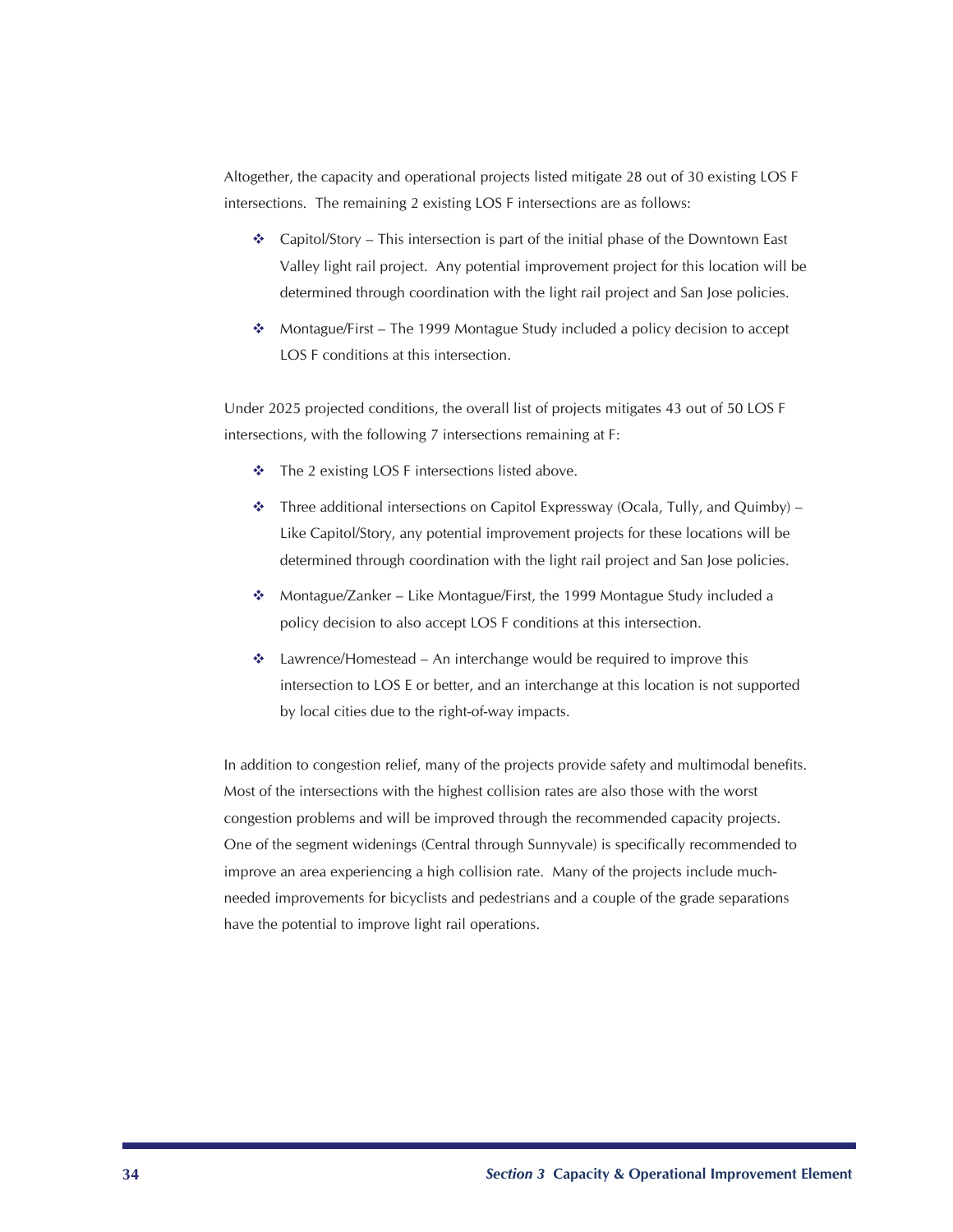#### Systemwide Prioritization

During development of the improvement lists, the top priorities for each expressway were identified based on both technical analysis and city/community preferences. However, with a systemwide



capacity/operational improvement list of 72 projects that approach \$2 billion in cost, a systemwide prioritization list was needed.

To start the prioritization process, a technical analysis was conducted ranking intersections by existing and future peak hour delay, highest collision locations, and a cost/benefit ratio for capacity projects. A review of these rankings compared to each expressway's proposed priorities indicated that the top priority projects for each expressway address almost all of the highest ranking locations in terms of delay and accident locations, and are cost-effective. However, it also became apparent that it would be difficult to develop criteria/performance measures to prioritize the operational/safety projects against the LOS projects.

The projects were then grouped into tiers starting with the concept that the top tier should include operational/safety improvements and projects that mitigate LOS F intersections. The remaining projects fell into Tiers 2 and 3 based on the type of project. When Tier 1 projects added up to more than can be expected from existing funding sources, sub-tiers were created dividing up relatively low-cost operational/at-grade improvements, high-cost interchange projects, and projects addressing future LOS F conditions. A key concept in dividing the projects into the Tier 1 sub-tiers was that existing LOS F intersection improvements should receive a higher priority than projected LOS F intersections. Table 3-1 lists the final criteria used for each tier.

Table 3-2 provides a tier summary. Table 3-3 provides a detailed list of the capacity/ operational improvement projects divided into the tiers.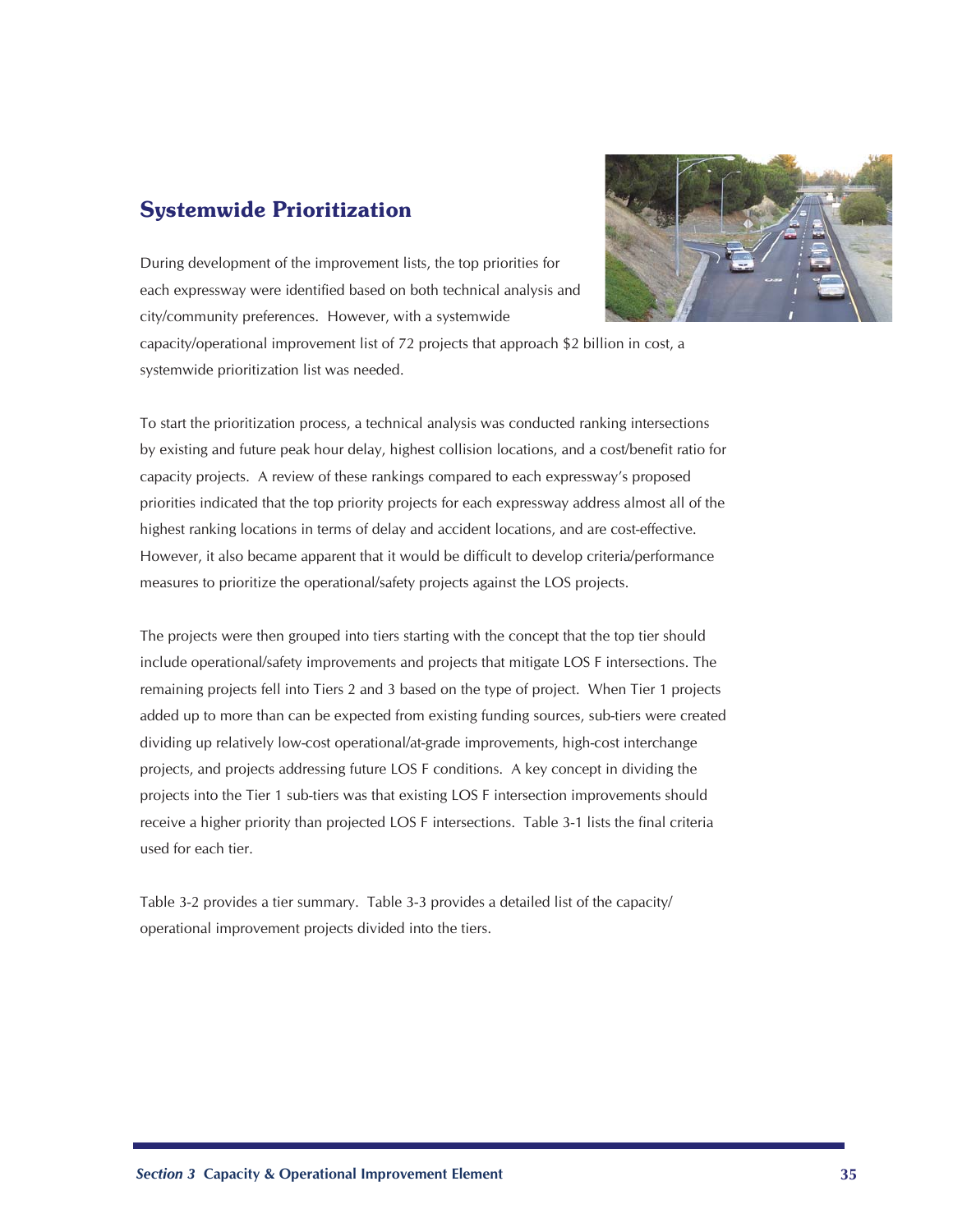| <b>Table 3-1: Criteria for Tier Assignment</b> |                                                                                                                                                             |  |  |
|------------------------------------------------|-------------------------------------------------------------------------------------------------------------------------------------------------------------|--|--|
| <b>Tier</b>                                    | Criteria                                                                                                                                                    |  |  |
|                                                | At-grade improvements to mitigate existing LOS F intersections to E or better<br>$\bullet$                                                                  |  |  |
|                                                | Operational improvements to eliminate weaving, merging/diverging, and queuing problems, thus<br>$\bullet$<br>improving safety conditions                    |  |  |
| 1A                                             | Signal operations improvements that improve traffic flow<br>$\bullet$                                                                                       |  |  |
|                                                | Low-cost feasibility studies needed to answer critical questions about interchange reconfigurations that<br>$\bullet$<br>have a high level of local support |  |  |
| 1B                                             | Grade separation/interchange projects to mitigate existing LOS F intersections<br>$\bullet$                                                                 |  |  |
| 1C                                             | Improvements (both at-grade and grade separation/interchange projects) needed to mitigate the<br>$\bullet$<br>projected 2025 LOS F intersections            |  |  |
|                                                | Longer term signal operational improvements<br>$\bullet$                                                                                                    |  |  |
|                                                | All other expressway capacity improvement projects that can further facilitate traffic flow<br>$\bullet$                                                    |  |  |
| $\overline{2}$                                 | Enhancements and upgrades to signal systems using new technologies that will become available over<br>$\bullet$<br>the next 30 years                        |  |  |
| 3                                              | Major existing facility reconstruction and new facilities such as HOV direct connectors<br>۰                                                                |  |  |

| <b>Table 3-2: Summary of Tier Results</b> |               |                                       |                         |                |
|-------------------------------------------|---------------|---------------------------------------|-------------------------|----------------|
| Tier                                      |               | # of LOS F Intersections<br>Mitigated |                         | Cost           |
|                                           | # of Projects | 2001/2002<br>Existing                 | <b>Baseline</b><br>2025 | (millions)     |
| Measure B                                 | N.A.          | $\overline{2}$                        | N.A.                    | N.A.           |
| 1A                                        | 28            | 18                                    | 24(1)                   | \$149-151      |
| 1B                                        | 7             | 7                                     | $\overline{7}$          | $$261 - 271$   |
| 1C                                        | 13            | $\Omega$                              | 11                      | $$49 - 53$     |
| $\mathfrak{D}$                            | 15            | $\Omega$                              | $\Omega$                | \$585-671      |
| 3                                         | 9             | 1(2)                                  | 1                       | \$593-795      |
| <b>Totals</b>                             | 72            | 28                                    | 43                      | $$1,637-1,941$ |

#### **Notes:**

- (1) Tier 1A also mitigates six projected 2025 LOS F intersections that are not existing LOS F locations. This is attributed to implementation strategies for existing LOS F intersections that benefit adjacent intersections, either with operational or capacity improvements.
- (2) At the local city's request, one existing/future LOS F intersection improvement project has been placed in Tier 3 rather than in Tier 1A.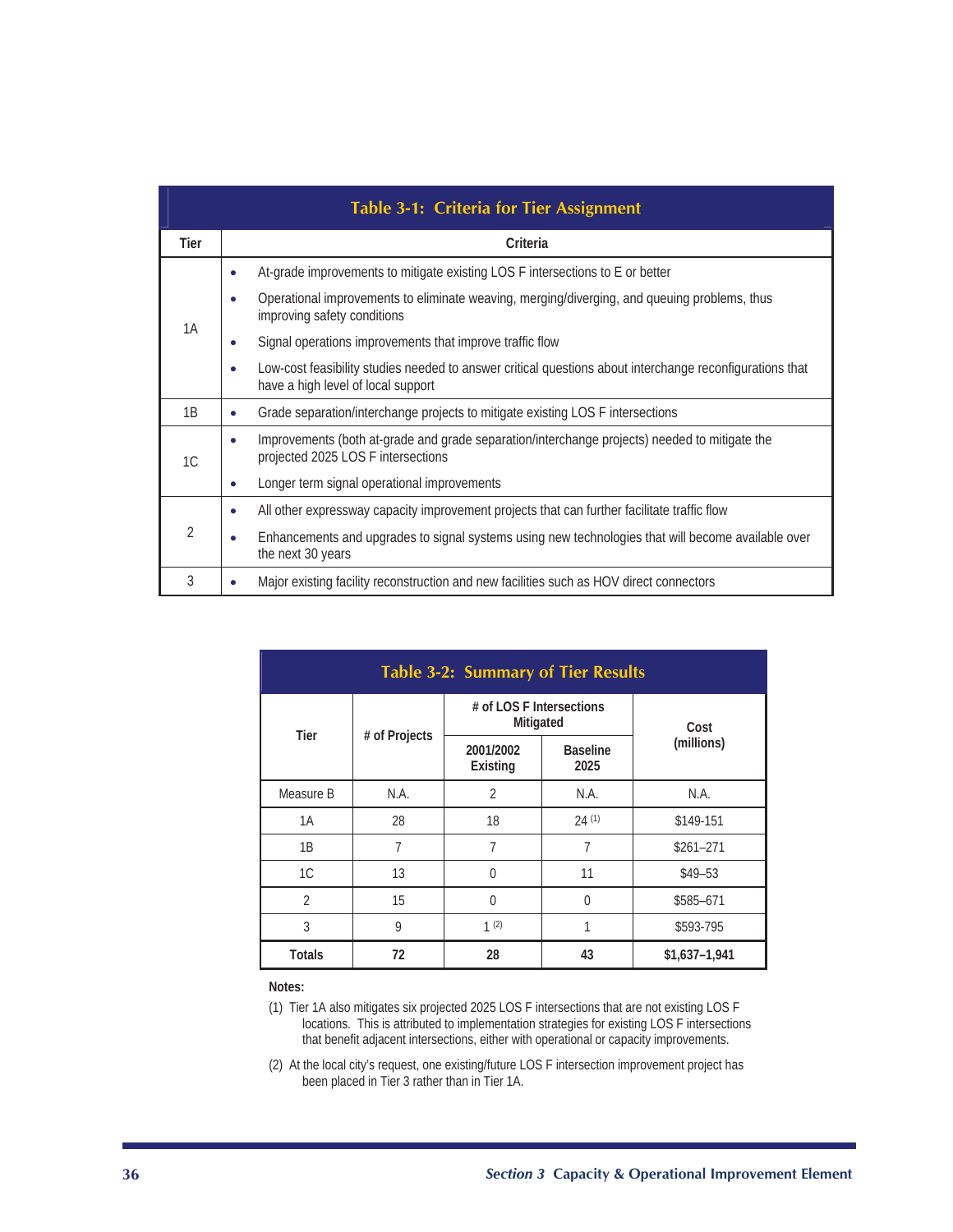| Expressway                                    | Project Description <sup>(2)</sup>                                                                                                                                                                                                                                                                                                                                                                                                 | Cost<br>(millions) |
|-----------------------------------------------|------------------------------------------------------------------------------------------------------------------------------------------------------------------------------------------------------------------------------------------------------------------------------------------------------------------------------------------------------------------------------------------------------------------------------------|--------------------|
| <b>MEASURE B PROJECTS (FUNDED)</b>            |                                                                                                                                                                                                                                                                                                                                                                                                                                    |                    |
| Almaden                                       | Provide additional NB through lane on Almaden at Blossom Hill and SR 85 NB off-<br>ramp intersections plus additional SB through lane on Almaden at Branham and<br>Cherry intersections with additional left-turn lane at all four approaches at Cherry<br>intersection                                                                                                                                                            | N.A.               |
| San Tomas                                     | Provide a 2nd left-turn lane from EB and WB Campbell to San Tomas and a separate<br>right-turn lane from WB Campbell to NB San Tomas                                                                                                                                                                                                                                                                                               | N.A.               |
| Expressway Traffic<br>Operations System (TOS) | Provide TOS improvements including traffic management center upgrades, new loop<br>and video sensors along the expressways, and fiber optic interconnect between traffic<br>signals; and implement Traffic Adaptive System along Lawrence between Oakmead<br>and Kifer                                                                                                                                                             | N.A.               |
| <b>TIER 1A PROJECTS</b>                       |                                                                                                                                                                                                                                                                                                                                                                                                                                    |                    |
|                                               | Widen to 8 lanes between Coleman and Blossom Hill including an additional left-turn<br>lane from SB Almaden to Coleman and from EB and WB Coleman to Almaden, and a<br>right-turn lane from WB Coleman to NB Almaden; a 4th SB and NB through lane on<br>Almaden at Via Monte; and an additional left-turn (a total of three) from SB Almaden<br>to EB Blossom Hill and an additional SB through lane at Blossom Hill intersection | $$6-8$             |
| Almaden                                       | Initiate a Caltrans Project Study Report (PSR)/Project Development Study (PDS) to<br>reconfigure SR 85/Almaden interchange                                                                                                                                                                                                                                                                                                         | \$0.25             |
|                                               | Provide interim operational improvements at SR 85/Almaden: widen SB Almaden to<br>provide a 5th lane between the Best Buy driveway and SB loop on-ramp serving as<br>auxiliary lane for weaving vehicles; widen SB SR 85 off-ramp to add a third left-turn;<br>provide an additional EB approach lane resulting in two left-turn, one through/right<br>shared, and two right-turn lanes                                            | \$2                |
|                                               | Widen between Mary and Lawrence to provide auxiliary and/or<br>acceleration/deceleration lanes to improve ramp operations and safety (3)                                                                                                                                                                                                                                                                                           | \$13               |
| Central                                       | Widen to 6 lanes between Lawrence and San Tomas Expressways without HOV lane<br>operations <sup>(4)(5)</sup>                                                                                                                                                                                                                                                                                                                       | \$10               |
|                                               | Convert the Measure B HOV lane widening between San Tomas and De La Cruz to<br>mixed flow and remove the HOV queue jump lanes at Scott, if unsuccessful after a 3<br>to 5-year trial period (4) (5)                                                                                                                                                                                                                                | \$0.1              |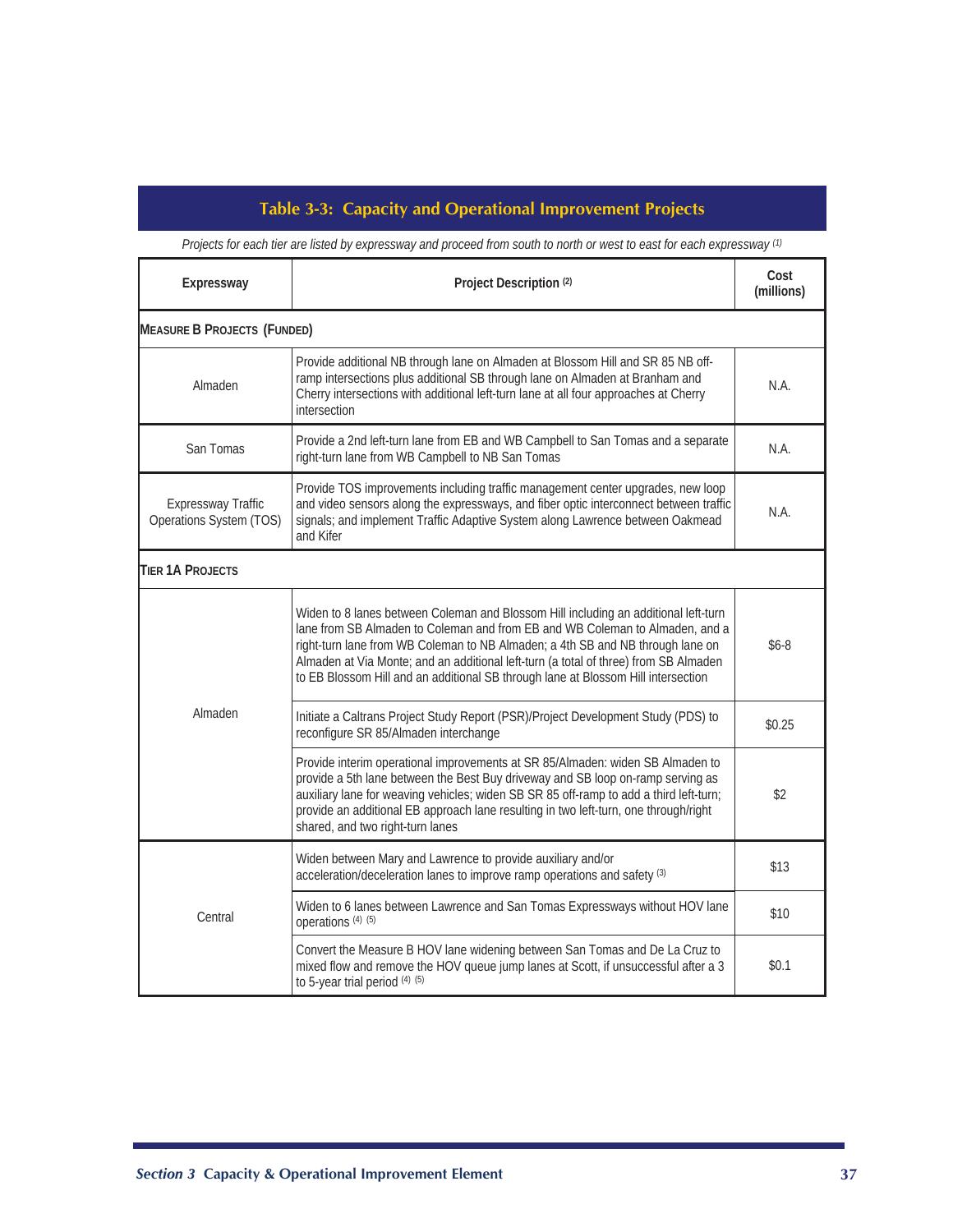| Expressway | Project Description <sup>(2)</sup>                                                                                                                                                                                                                                                  | Cost<br>(millions) |
|------------|-------------------------------------------------------------------------------------------------------------------------------------------------------------------------------------------------------------------------------------------------------------------------------------|--------------------|
|            | Signal operational improvements between Edith and El Monte including adjacent side<br>street intersections and at Grant/St. Joseph (6)                                                                                                                                              | \$1.5              |
| Foothill   | Extend existing WB deceleration lane at San Antonio by 250 feet                                                                                                                                                                                                                     | \$0.5              |
|            | Replace Loyola Bridge (This improvement project will also provide necessary bicycle<br>and pedestrian facilities, and channelization and operational improvements at<br>adjacent intersections.)                                                                                    | \$10               |
|            | Optimize signal coordination along Lawrence-Saratoga Avenue corridor including<br>Lawrence/Prospect, Lawrence/Saratoga, Saratoga/Prospect, and Saratoga/Cox<br>intersections (6)                                                                                                    | \$0.1              |
|            | Widen to 8 lanes between Moorpark/Bollinger and south of Calvert with additional WB<br>through lane at Moorpark                                                                                                                                                                     | \$4                |
| Lawrence   | Coordinate and optimize signal phasing and timing plans at I-280/Lawrence<br>interchange area including City of Santa Clara signals along Stevens Creek and<br>County's signal at Lawrence/Calvert/I-280 SB ramp (6)                                                                | \$0.1              |
|            | Prepare Caltrans PSR for Tier 1C project at the Lawrence/Calvert/I-280 interchange<br>area                                                                                                                                                                                          | \$0.5              |
|            | Close median at Lochinvar and right-in-and-out access at DeSoto, Golden State,<br>Granada, Buckley, and St. Lawrence/Lawrence Station on-ramp                                                                                                                                       | \$0.5              |
|            | Convert HOV to mixed-flow lanes between US 101 and Elko due to high violation<br>rates & operational problems (5)                                                                                                                                                                   | \$0.1              |
|            | Convert HOV lanes on 6-lane facility to mixed-flow use between I-880 and I-680 due<br>to operational and safety problems (5)                                                                                                                                                        | \$0.1              |
| Montague   | Baseline project consisting of 8-lane widening and I-880 par-clo interchange with at-<br>grade improvements at Lick Mill, Plumeria/River Oaks, Main/Old Oakland, and<br>McCandless/Trade Zone; designate new lanes between I-880 and I-680 as HOV for a<br>3 to 5-year trial period | \$38.5             |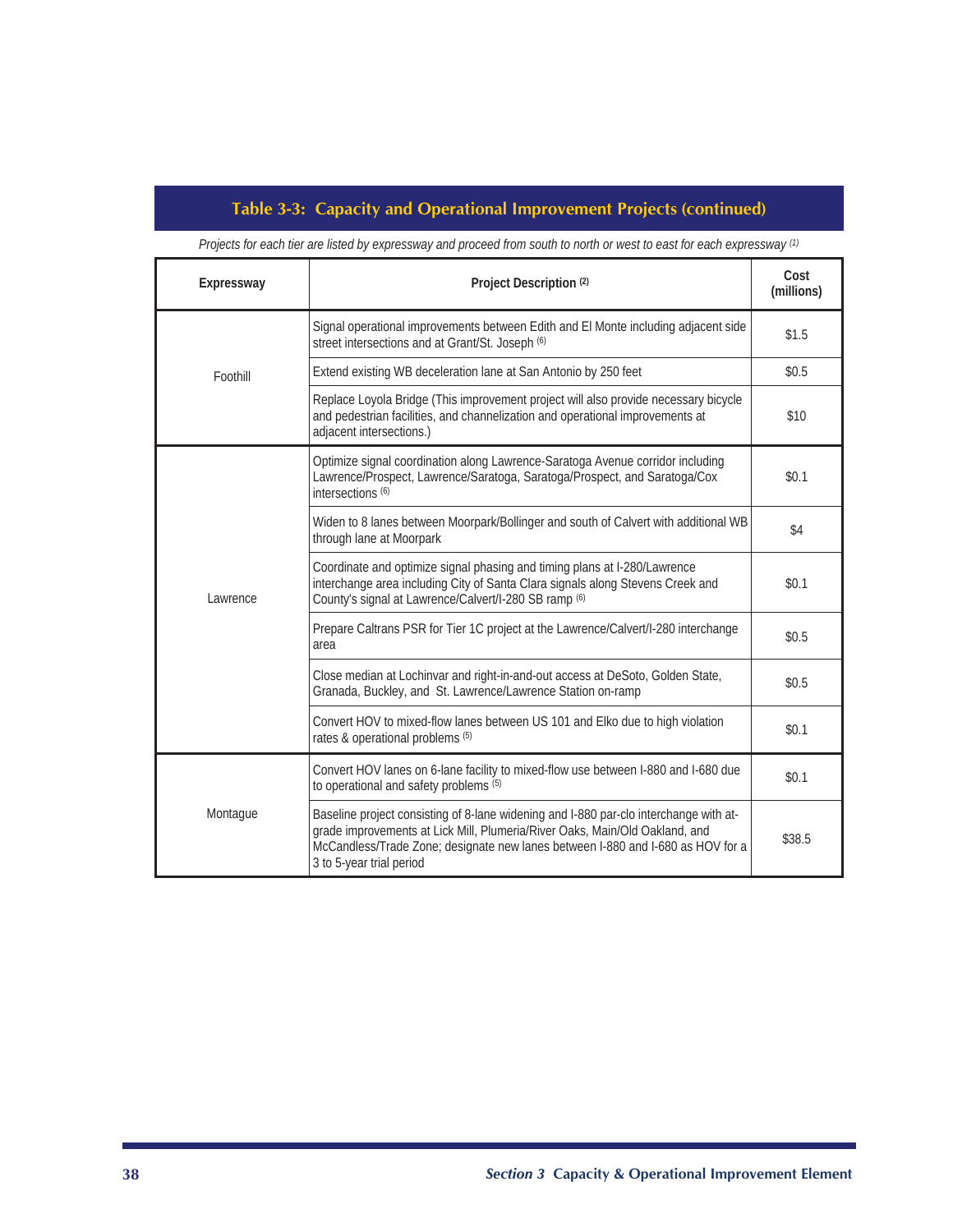| Expressway                               | Project Description <sup>(2)</sup>                                                                                                                                                                                                                   | Cost<br>(millions) |
|------------------------------------------|------------------------------------------------------------------------------------------------------------------------------------------------------------------------------------------------------------------------------------------------------|--------------------|
|                                          | I-280/Page Mill interchange modification: remove SB loop on-ramp and construct SB<br>diagonal on-ramp with signal operations; signalize NB off-ramp intersection; and<br>provide proper channelization for pedestrians and bicycles                  | \$5                |
|                                          | Alma Bridge Replacement Feasibility Study                                                                                                                                                                                                            | \$0.25             |
|                                          | Oregon corridor improvements:                                                                                                                                                                                                                        |                    |
| Oregon-Page Mill                         | Replace signal poles and optimize timing plan avoiding impacts on safety at<br>$\bullet$<br>unsignalized intersections (6)                                                                                                                           | \$5                |
|                                          | Construct pedestrian ramps with relocation of traffic signal poles at signalized<br>$\bullet$<br>intersections                                                                                                                                       |                    |
|                                          | Study operational changes at the unsignalized intersections at Waverley, Ross,<br>$\bullet$<br>and Indian that avoid increasing traffic impacts on cross and parallel streets,<br>enhance bicycle and pedestrian safety, and maintain vehicle safety |                    |
|                                          | Conduct feasibility study of adding turn lane at Middlefield Road and converting<br>$\bullet$<br>to 8-phase signal operation to enhance efficiency and safety without taking<br>right-of-way                                                         |                    |
|                                          | At grade improvements at SR 17/San Tomas:                                                                                                                                                                                                            |                    |
|                                          | Re-stripe the EB through lane on White Oaks to provide an optional left as 3rd<br>$\bullet$<br>left-turn lane                                                                                                                                        | \$2                |
|                                          | Provide second right-turn lane on SB off-ramp<br>$\bullet$                                                                                                                                                                                           |                    |
|                                          | Study potential operational & safety improvements in the interchange area<br>$\bullet$                                                                                                                                                               |                    |
| San Tomas                                | Provide a 2nd left-turn lane from EB and WB Hamilton to San Tomas and a 2nd left-<br>turn lane from NB San Tomas to WB Hamilton                                                                                                                      | \$2                |
|                                          | Widen to 8 lanes between Williams and El Camino Real with additional left-turn lane<br>from EB and WB EI Camino Real to San Tomas                                                                                                                    | \$28               |
|                                          | Provide an additional right-turn lane from WB Monroe to NB San Tomas                                                                                                                                                                                 | \$1                |
|                                          | Traffic information outlets such as electronic information signs, advisory radio, cable<br>TV feeds, and a web page                                                                                                                                  | \$5                |
| Signal Operations/<br><b>TOS Capital</b> | Install equipment to coordinate expressway signals with city signals on perpendicular<br>streets                                                                                                                                                     | \$10               |
| Projects <sup>(6)</sup>                  | Install equipment to connect with Sunnyvale, Palo Alto, Mountain View, and Los Altos<br>traffic signal interconnect systems                                                                                                                          | \$2.5              |
|                                          | Upgrade traffic signal system to allow automatic traffic count collection                                                                                                                                                                            | \$0.5              |
|                                          | <b>Total Tier 1A</b>                                                                                                                                                                                                                                 | 148.5 - 150.5      |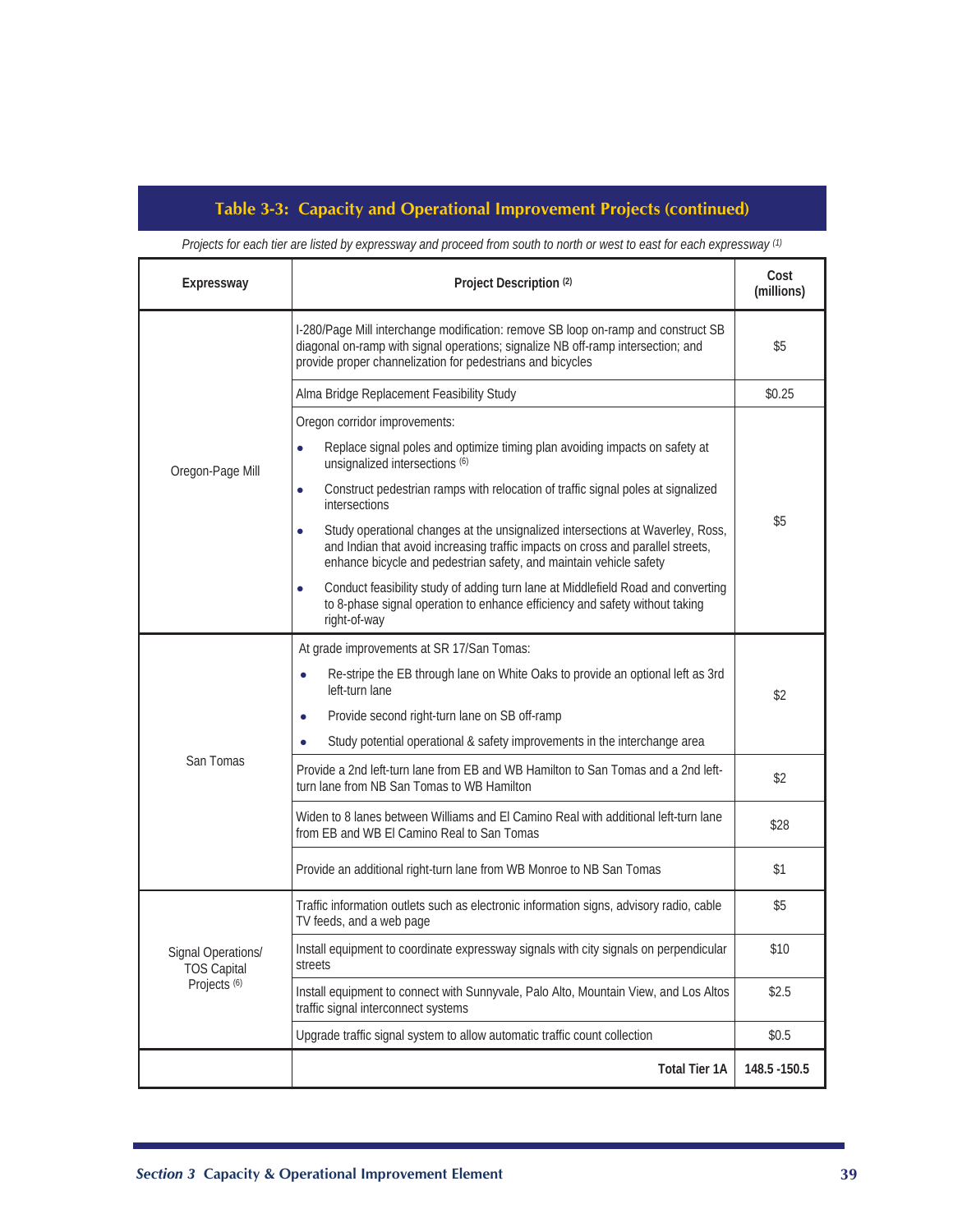| Expressway              | Project Description <sup>(2)</sup>                                                                                                                                                                                                                                                                                                             | Cost<br>(millions) |
|-------------------------|------------------------------------------------------------------------------------------------------------------------------------------------------------------------------------------------------------------------------------------------------------------------------------------------------------------------------------------------|--------------------|
| <b>TIER 1B PROJECTS</b> |                                                                                                                                                                                                                                                                                                                                                |                    |
| Capitol                 | Interchange at Silver Creek (7)                                                                                                                                                                                                                                                                                                                | \$50-60            |
|                         | Interchange at Monroe                                                                                                                                                                                                                                                                                                                          | \$45               |
| Lawrence                | Interchange at Kifer                                                                                                                                                                                                                                                                                                                           | \$45               |
|                         | Interchange at Arques with square loops along Kern and Titan                                                                                                                                                                                                                                                                                   | \$35               |
|                         | At-grade improvements at Mission College and par-clo interchange at US 101                                                                                                                                                                                                                                                                     | \$11               |
| Montague                | Trimble flyover                                                                                                                                                                                                                                                                                                                                | \$15               |
|                         | McCarthy-O'Toole square loop interchange                                                                                                                                                                                                                                                                                                       | \$60               |
|                         | <b>TOTAL TIER 1B</b>                                                                                                                                                                                                                                                                                                                           | $$261 - 271$       |
| <b>TIER 1C PROJECTS</b> |                                                                                                                                                                                                                                                                                                                                                |                    |
| Almaden                 | Widen to 6 lanes starting south of Camden to conform with the current 6-lane<br>segment south of Redmond with additional left-turn lane from EB and WB Camden to<br>Almaden                                                                                                                                                                    | $$5-6$             |
|                         | Provide a third left-turn lane from SB Senter to EB Capitol                                                                                                                                                                                                                                                                                    | \$4.5              |
|                         | Provide a third left-turn from SB McLaughlin to EB Capitol (7)                                                                                                                                                                                                                                                                                 | \$3.5              |
| Capitol                 | Provide a third left-turn lane from NB Aborn to WB Capitol and a second right-turn<br>lane from EB Capitol to SB Aborn (7)                                                                                                                                                                                                                     | $$5-6$             |
|                         | Provide a third left-turn shared with through lane from SB Capitol Avenue to SB<br>Capitol Expressway                                                                                                                                                                                                                                          | \$2                |
|                         | Provide additional left-turn lane from EB Saratoga to NB Lawrence                                                                                                                                                                                                                                                                              | \$2                |
|                         | Provide additional left-turn lane from EB Prospect to NB Lawrence                                                                                                                                                                                                                                                                              | \$2                |
| Lawrence                | Interim improvements at Lawrence/Calvert/I-280: provide additional SB through lane<br>at Calvert; widen I-280 SB on-ramp to provide additional mixed-flow lane; and<br>construct I-280 SB slip on-ramp from Calvert west of Lawrence and prohibit EB<br>through movement at Calvert/Lawrence intersection (based on results of Tier 1A<br>PSR) | \$8                |
|                         | Provide additional EB through lane on Homestead (8)                                                                                                                                                                                                                                                                                            | \$2                |
|                         | Provide additional left-turn lane from WB Benton to SB Lawrence                                                                                                                                                                                                                                                                                | \$2                |
|                         | Provide a 3rd left-turn lane from EB Oakmead/Duane to NB Lawrence                                                                                                                                                                                                                                                                              | \$2                |
| San Tomas               | Provide additional right-turn lane from WB Scott to NB San Tomas                                                                                                                                                                                                                                                                               | \$1                |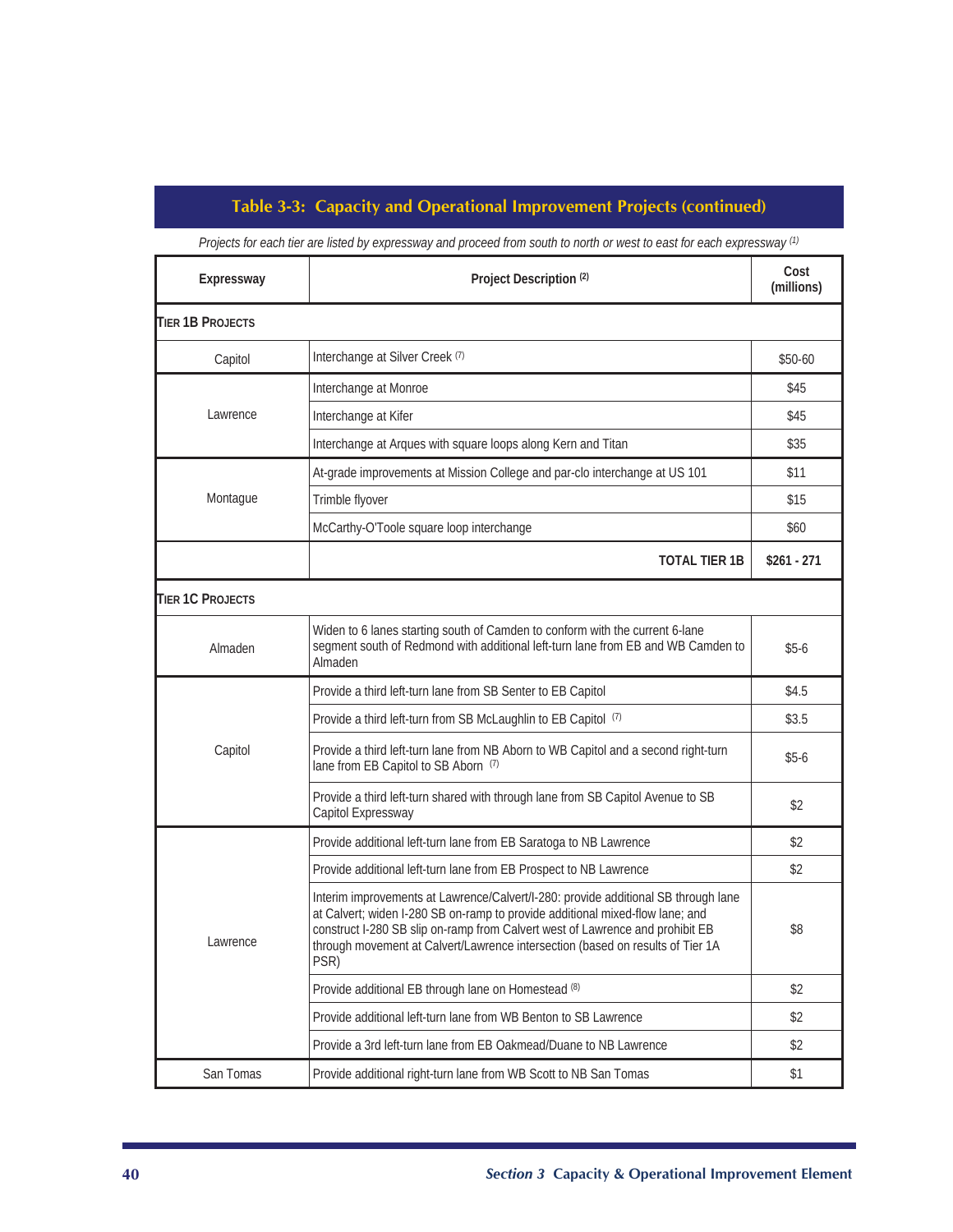| Expressway                                                          | Project Description <sup>(2)</sup>                                                                                                                | Cost<br>(Millions) |
|---------------------------------------------------------------------|---------------------------------------------------------------------------------------------------------------------------------------------------|--------------------|
| Signal Operations/<br><b>TOS Capital</b><br>Projects <sup>(6)</sup> | Adaptive traffic signal system for selected or all expressways based upon further<br>feasibility study                                            | $$10-12$           |
|                                                                     | <b>Total Tier 1C</b>                                                                                                                              | $$49 - 53$         |
| <b>TIER 2 PROJECTS</b>                                              |                                                                                                                                                   |                    |
| Almaden                                                             | Widen to 6 lanes from Almaden Road to south of Camden (9)                                                                                         | \$10               |
|                                                                     | Interchange at Rengstorff (10)                                                                                                                    | \$60               |
| Central                                                             | Depress Central at light rail crossing near Whisman                                                                                               | \$35               |
|                                                                     | At-grade improvements or interchange at Mary (11)                                                                                                 | $$4-50$            |
|                                                                     | Interchange at Bowers                                                                                                                             | \$45               |
| Lawrence                                                            | Signalize the Wildwood Ave. intersection including opening the median, realigning<br>Wildwood Ave., and re-timing signals between US 101 and Elko | \$4                |
|                                                                     | Interchange at Tasman (12)                                                                                                                        | \$45               |
| Montague                                                            | Interchange at Mission College                                                                                                                    | \$55               |
|                                                                     | Interchange at Great Mall/Capitol (13)                                                                                                            | \$42               |
| Oregon-Page Mill                                                    | Provide a separate right-turn lane from WB Oregon to El Camino Real and lengthen<br>left-turn lane from WB Oregon to El Camino Real (14)          | N.A.               |
|                                                                     | Interchange at Stevens Creek                                                                                                                      | \$50-70            |
| San Tomas                                                           | Interchange at El Camino Real                                                                                                                     | \$60               |
|                                                                     | Interchange at Monroe                                                                                                                             | \$55               |
|                                                                     | Interchange at Scott                                                                                                                              | \$65               |
| Signal Operations/<br><b>TOS Capital</b><br>Projects <sup>(6)</sup> | New technology/Intelligent Transportation System (ITS) updates over the next 30<br>years                                                          | \$55-75            |
|                                                                     | <b>Total Tier 2</b>                                                                                                                               | $$585 - 671$       |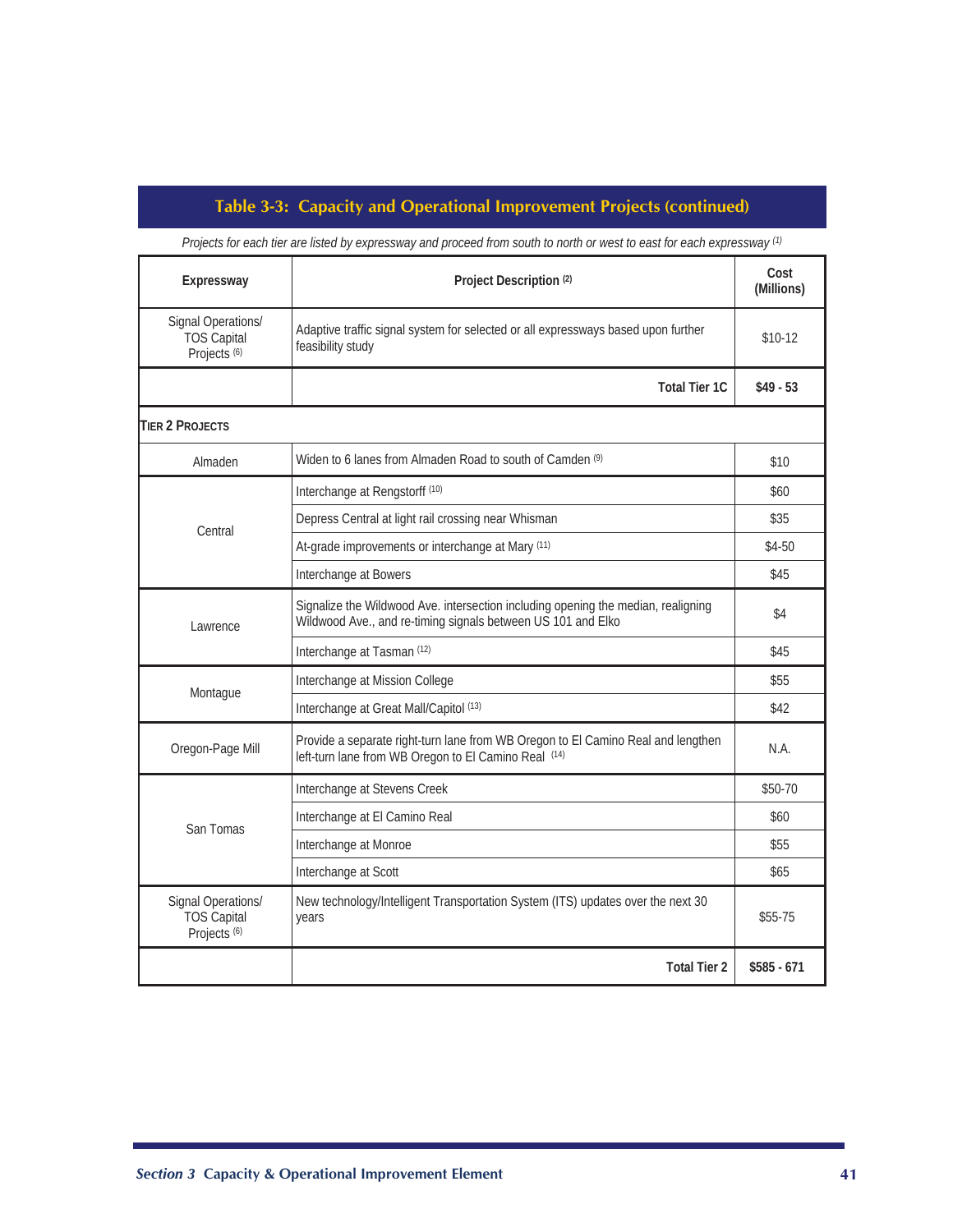| Expressway                   | Project Description <sup>(2)</sup>                                                                                                                                                                                                                                                                                                                                               | Cost<br>(millions)       |  |
|------------------------------|----------------------------------------------------------------------------------------------------------------------------------------------------------------------------------------------------------------------------------------------------------------------------------------------------------------------------------------------------------------------------------|--------------------------|--|
| <b>TIER 3 PROJECTS</b>       |                                                                                                                                                                                                                                                                                                                                                                                  |                          |  |
| Almaden                      | Modify the SR 85/Almaden interchange to a par-clo type with loops in the NE and SE<br>quadrants based on results of Tier 1A PSR/PDS                                                                                                                                                                                                                                              | \$20                     |  |
|                              | Initiate a feasibility study to provide direct access between Lawrence, I-280, and<br>Stevens Creek, and HOV direct connectors at this interchange area                                                                                                                                                                                                                          | \$1                      |  |
| Lawrence                     | Reconstruct the interchange to provide direct access ramps between Lawrence, I-<br>280, and Stevens Creek, and HOV direct connectors                                                                                                                                                                                                                                             | \$250-300                |  |
| Montague                     | I-680 interchange modification                                                                                                                                                                                                                                                                                                                                                   | \$20                     |  |
| Oregon-Page Mill             | Add a second SB right-turn lane from Junipero Serra to Page Mill; extend the SB<br>right-turn lane half way to Stanford intersection. Maintain through bike lane, no free<br>right-turn lane, avoid inadvertently inducing traffic shift onto Stanford Avenue (15)                                                                                                               | $$2-4$                   |  |
|                              | Alma Bridge reconstruction based on results of Tier 1A feasibility study                                                                                                                                                                                                                                                                                                         | \$100                    |  |
| San Tomas                    | Initiate a study to reconfigure SR 17/San Tomas Interchange                                                                                                                                                                                                                                                                                                                      | \$0.25                   |  |
|                              | Reconstruct SR 17/San Tomas Interchange                                                                                                                                                                                                                                                                                                                                          | \$100-200                |  |
| <b>HOV Direct Connectors</b> | Freeway/expressway direct connector HOV ramps at five locations: Capitol/US 101,<br>Montague/I-880, Lawrence/US 101, Montague/San Tomas/US 101, and San Tomas/I-<br>280                                                                                                                                                                                                          | \$100-150                |  |
|                              | <b>Total Tier 3</b>                                                                                                                                                                                                                                                                                                                                                              | $$593.25 -$<br>795.25    |  |
| <b>OTHER PROJECTS</b>        |                                                                                                                                                                                                                                                                                                                                                                                  |                          |  |
| Capitol                      | Any potential roadway improvements for the Nieman to Story segment of Capitol<br>Expressway will be determined through coordination with VTA's light rail project and<br>San Jose's policies. The light rail project Draft Environmental Impact<br>Statement/Environmental Impact Report (EIS/EIR) to the Federal Transit<br>Administration (FTA) will be released in late 2003. | <b>TBD</b>               |  |
| South County                 | Actual improvements and costs to be determined by a separate South County<br>Circulation Study to be conducted by VTA                                                                                                                                                                                                                                                            | <b>TBD</b>               |  |
| <b>Grand Total</b>           |                                                                                                                                                                                                                                                                                                                                                                                  | $$1,636.75-$<br>1,940.75 |  |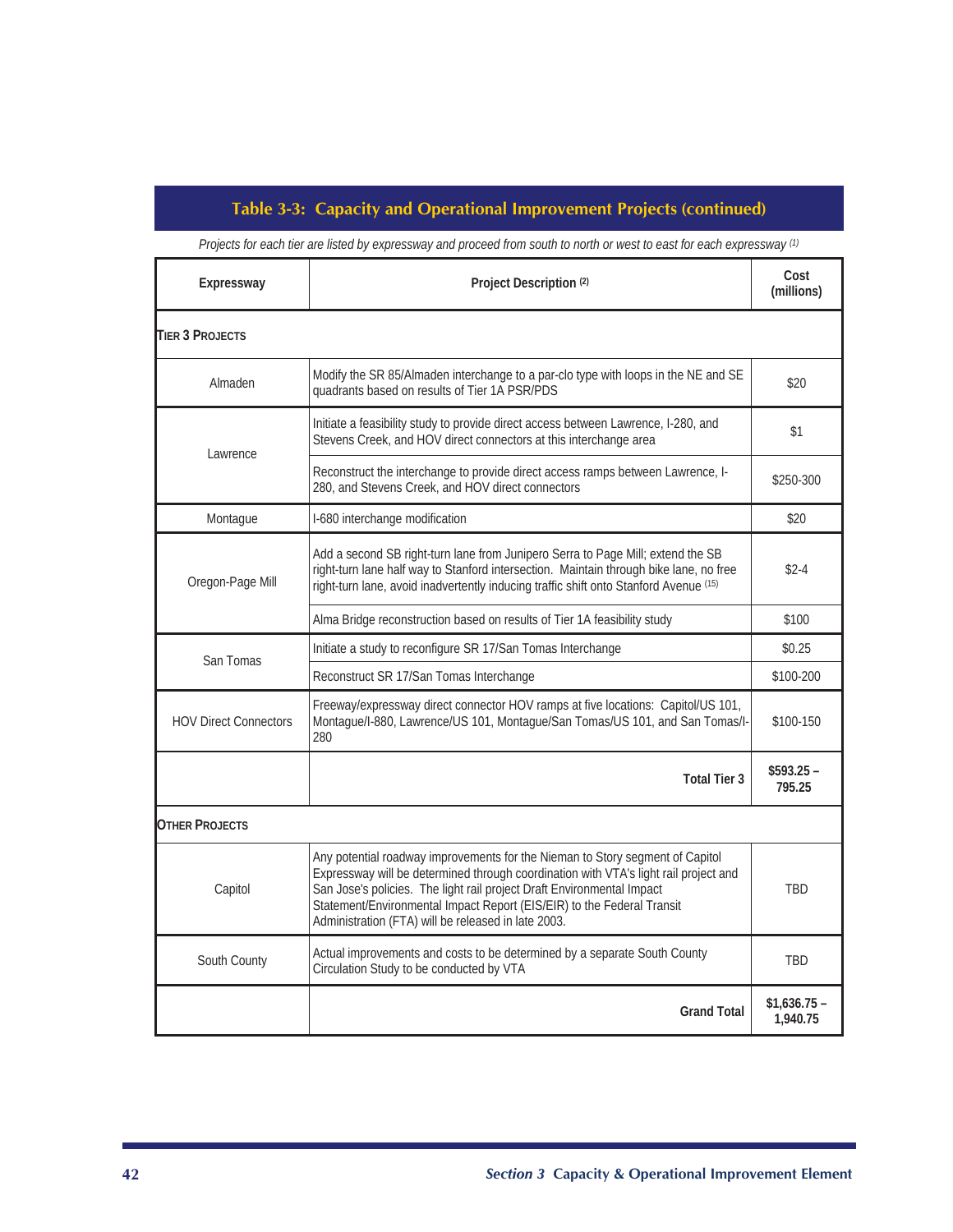|        | Table 3-3: Capacity and Operational Improvement Projects (continued)                                                                                                                                                                                                                                                                                                                                                                                           |
|--------|----------------------------------------------------------------------------------------------------------------------------------------------------------------------------------------------------------------------------------------------------------------------------------------------------------------------------------------------------------------------------------------------------------------------------------------------------------------|
| Notes: |                                                                                                                                                                                                                                                                                                                                                                                                                                                                |
| (1)    | Expressway direction:<br>Almaden = south-north<br>Capitol = west-east from SR 87 to Aborn & south-north from Aborn to I-680<br>Central = west-east<br>Foothill = west-east<br>Lawrence = south-north<br>Montague = west-east<br>Oregon-Page Mill = west-east<br>San Tomas = south-north                                                                                                                                                                        |
| (2)    | When funding is obtained, each project will undergo design, environmental review, and community outreach as appropriate.<br>Project description will be changed as needed based on the results of these activities.                                                                                                                                                                                                                                            |
| (3)    | May also include a turning lane improvement at Central/Mary; need for this improvement will be determined during project<br>design.                                                                                                                                                                                                                                                                                                                            |
| (4)    | The existing LOS F intersections between Lawrence Expressway and De La Cruz will be mitigated if the widening is operated as<br>mixed-flow. If the new lanes between San Tomas and De La Cruz remain designated as HOV after the trial period and the<br>widening between Lawrence and San Tomas is operated as HOV lanes, then interchanges will be required at 2 of the LOS F<br>intersections (Bowers and Lafayette) and will need to be placed in Tier 1B. |
| (5)    | Please see the HOV System Element for more information about these projects.                                                                                                                                                                                                                                                                                                                                                                                   |
| (6)    | Please see the Signals/TOS Element for more information about these projects.                                                                                                                                                                                                                                                                                                                                                                                  |
| (7)    | Actual improvements and cost estimates for the McLaughlin to Aborn segment of Capitol Expressway will be identified through<br>VTA's US 101 Central Corridor Study to be completed by the end of 2003 or early 2004. Projects for McLaughlin, Silver Creek,<br>and Aborn are listed here as placeholders.                                                                                                                                                      |
| (8)    | Additional EB through at the Homestead intersection would not improve the projected 2025 LOS from F to E or better. However,<br>it would reduce average intersection delay significantly.                                                                                                                                                                                                                                                                      |
| (9)    | Implementation of an extension of Almaden Expressway to Bailey Avenue and additional improvements for the existing Almaden<br>Expressway will be determined by City of San Jose land use decisions.                                                                                                                                                                                                                                                            |
|        | (10) The City of Mountain View is pursuing options for grade separating the Caltrain railroad tracks from Rengstorff Avenue. If this<br>project is built, the signalized intersection at Central and Rengstorff may degrade to LOS F, in which case the<br>Central/Rengstorff interchange project will move into Tier 1B.                                                                                                                                      |
|        | (11) Local and regional LOS standards are not projected to be violated at the Central/Mary intersection within the timeframe of the<br>plan.                                                                                                                                                                                                                                                                                                                   |
|        | (12) Local and regional LOS standards are not projected to be violated at the Lawrence/Tasman intersection within the timeframe of<br>the plan.                                                                                                                                                                                                                                                                                                                |
|        | (13) If the new HOV lanes between I-880 and I-680 remain designated as HOV after the trial period, the Great Mall/Capitol<br>interchange may need to be moved into Tier 1B.                                                                                                                                                                                                                                                                                    |
|        | (14) Palo Alto may conduct further studies and minor operational improvements for the Oregon-Page Mill/El Camino Real<br>intersection, as specified in the City's Comprehensive Plan.                                                                                                                                                                                                                                                                          |
|        | (15) Although this is an existing LOS F intersection, Palo Alto would like to wait on improvements until the benefits of the Sand Hill<br>Road improvements and programs to encourage alternate modes of transportation on the LOS at this location can be<br>evaluated. Should a future evaluation indicate improvements are still needed, the project could be moved into Tier 1 with Palo<br>Alto's concurrence.                                            |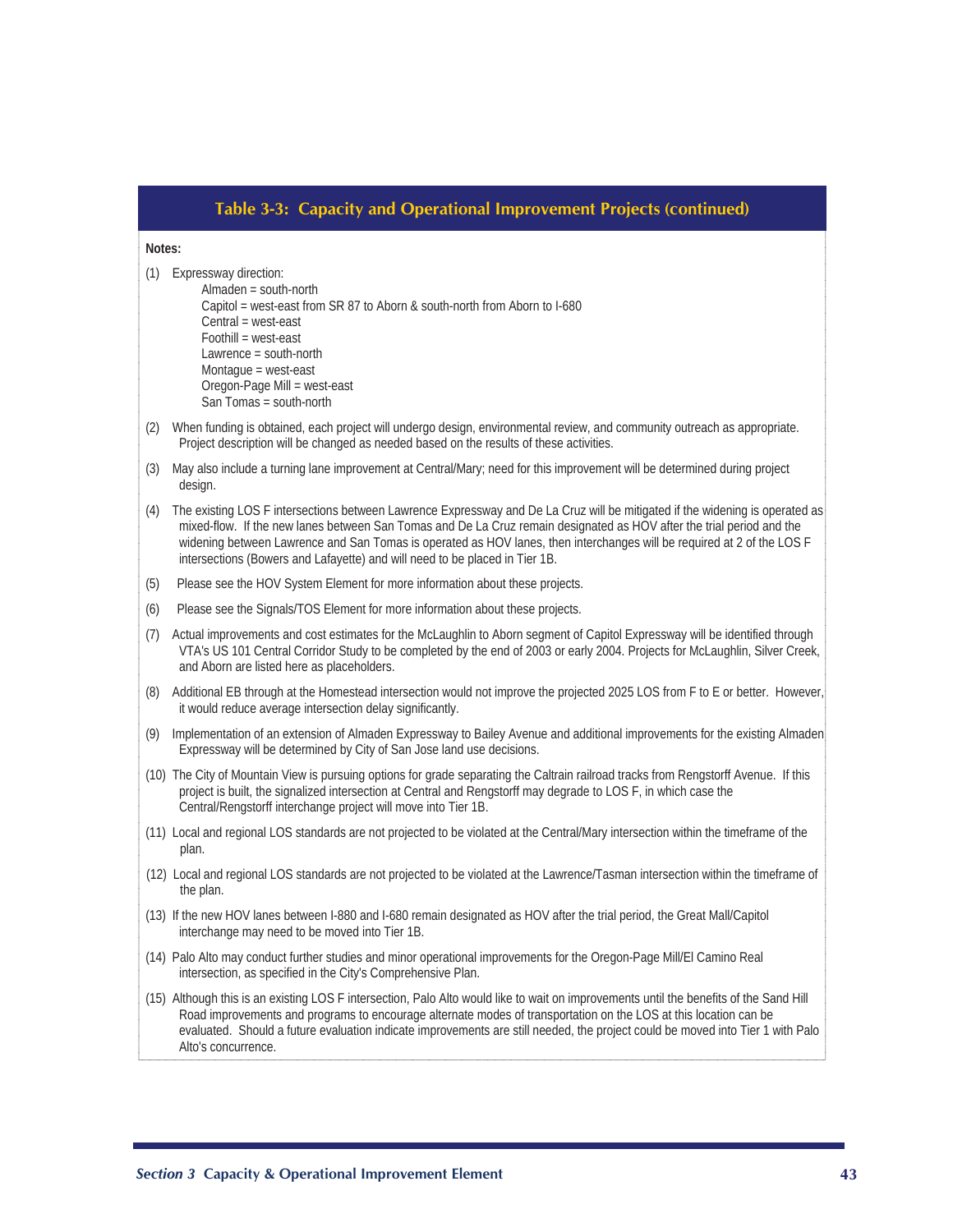#### *Project Completion Timing*

The projects in each tier also tend to have similar implementation challenges and project delivery schedules. Listed below are the estimated delivery time for each project once funds become available for that project:

**Tier 1A** –- Most of the projects in this tier can be completed in 3-4 years (including time for environmental review, community outreach, design, right-of-way acquisition, utility relocation, and construction). A couple projects may stretch to 6 years due to structures involved and coordination with other agencies. Projects where right-of-way is available (i.e., no right-of-way impact or acquisition) and complex utility relocation is not needed can be completed within 2 years. The feasibility studies will take 1 to 2 years to complete.

**Tier 1B** -- These projects can typically be completed within 6-8 years. The 6-8 year implementation timeframe anticipates 2 years for environmental clearance and preliminary engineering, 1-2 years for final design, 1-2 years for right-of-way acquisition and utility relocation, and 2 years for construction. The only exception is the Montague/Mission College/101 par-clo interchange project, which will have a similar project schedule as Tier 3 projects (8-10 years) because of Caltrans involvement.

**Tier 1C** -- The at-grade improvement projects in Tier 1C will have a similar implementation timeframe as the Tier 1A projects (1-4 years depending on right-of-way and utility impacts). The grade separation/interchange projects will have schedules similar to the Tier 1B projects (6-8 years).

**Tier 2** -- Most of these projects are grade separation/interchange projects that will have a similar implementation schedule as Tier 1B projects (6-8 years).

**Tier 3** -- Tier 3 projects will require significant right-of-way acquisitions and a relatively long project development process that will take 8-10 years to complete. All of these projects, except Alma Bridge reconstruction, involve Caltrans review and approval. The 8-10 year timeframe anticipates 3-4 years for Caltrans Project Study Report (PSR), Project Report (PR) and environmental document, 2 years for final design, 1-2 years for right-of-way acquisition and utility relocation, and 2 years for construction. The Alma Bridge reconstruction will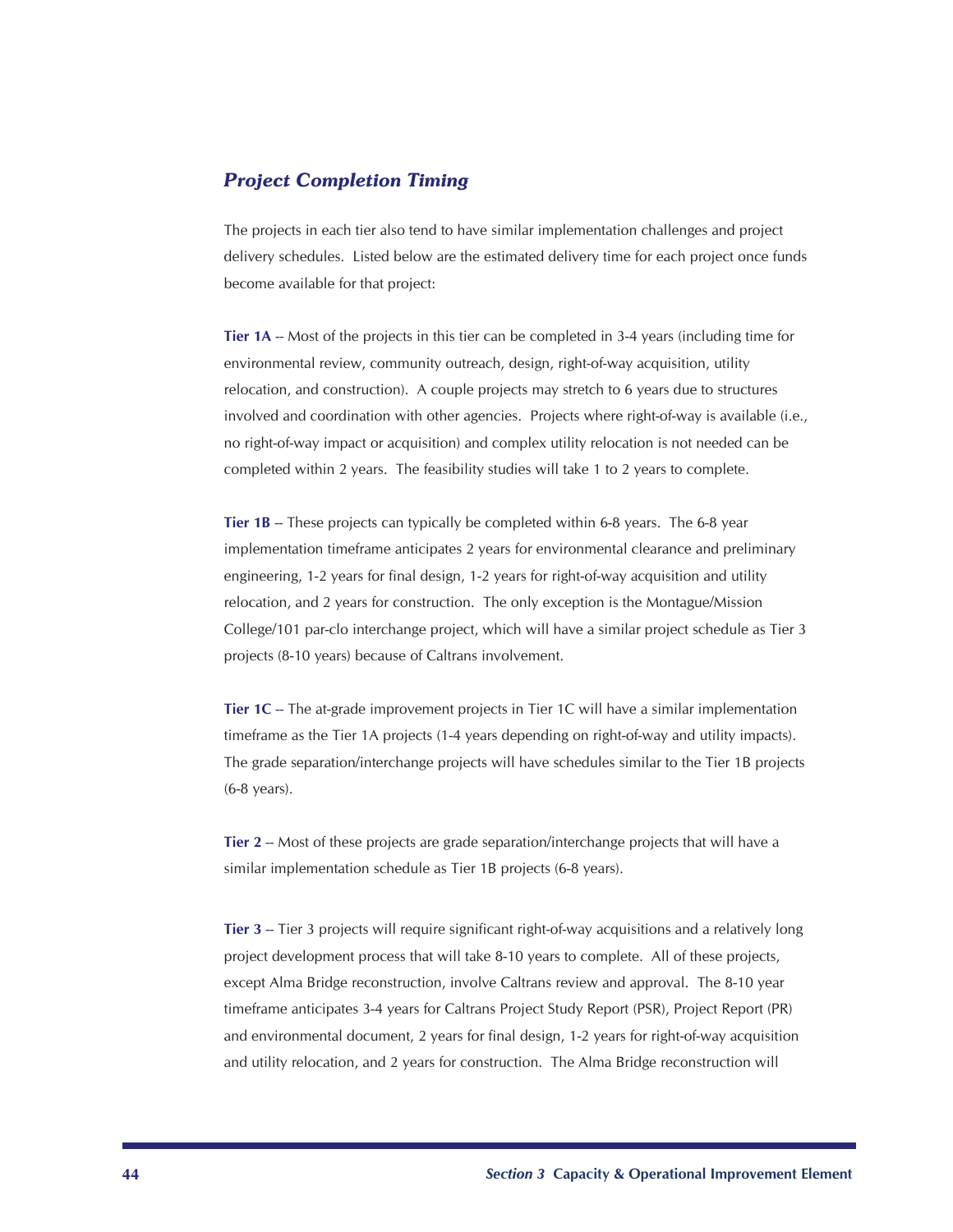

involve coordination with the public utility commission (PUC) and Peninsula Corridor Joint Powers Board (JPB) due to the Caltrain tracks. This will affect delivery timing similar to a Caltrans project.

# Tier 1A Effectiveness

The 28 Tier 1A projects address the top priorities for each expressway and improve most of the current LOS and operational problem areas for a total cost of \$150 million. These lowcost improvements can be delivered relatively quickly once funds are secured. Figure 3-3 illustrates the LOS effectiveness of the Tier 1A package of projects.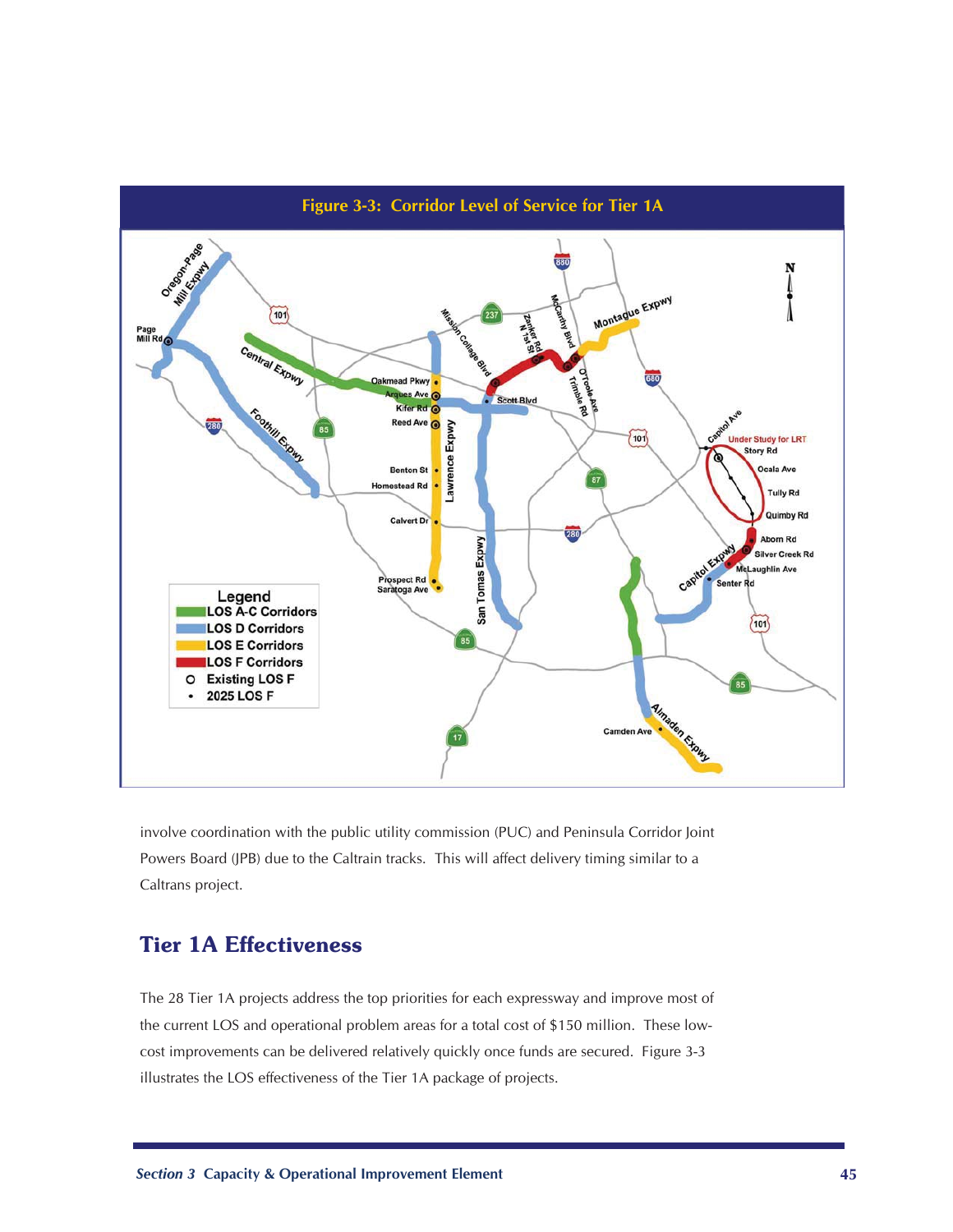Compared with the "No Project" map in Figure 3-2, significant improvement is seen with Tier 1A:

- 18 of the existing 30 LOS F intersections and 24 of the 50 projected 2025 LOS F intersections are mitigated.
- Almaden between Camden Avenue and SR 85 is improved from a corridor LOS E to LOS D.
- Central east of Lawrence is improved from a corridor LOS F to LOS D.
- \* Montague east of I-880 is improved from corridor LOS F to E.
- San Tomas is improved from corridor LOS E to D.

#### Implementation Strategies

The following implementation strategies are recommended for the capacity/operational projects:

- $\cdot \cdot$  The Tier 1A projects should be funded with existing resources without breaking up the package of improvements. However, not all 28 projects in Tier 1A can be worked on concurrently and the funding will likely not be available all at once. A project delivery schedule will need to be developed once roadway funds become available.
- $\triangle$  The project lists and tier assignments should be revised regularly by the County. Project description/definition, cost, and tier assignments are based on conditions known today. They are also based on the limited design work that is completed in a long-range planning study. As funding becomes available for project development, the project description and cost estimates will be further defined and may require some changes. In addition, it is likely that new land use and transportation system decisions will affect the 2025 traffic projections that were used as the basis for planning in the Expressway Study and will require changes in the project list and tier assignments.
- $\cdot$  When funding is obtained, each capacity improvement project will undergo design, environmental review, and community outreach as appropriate. Operational improvement projects (such as median closures, HOV conversions) will also have